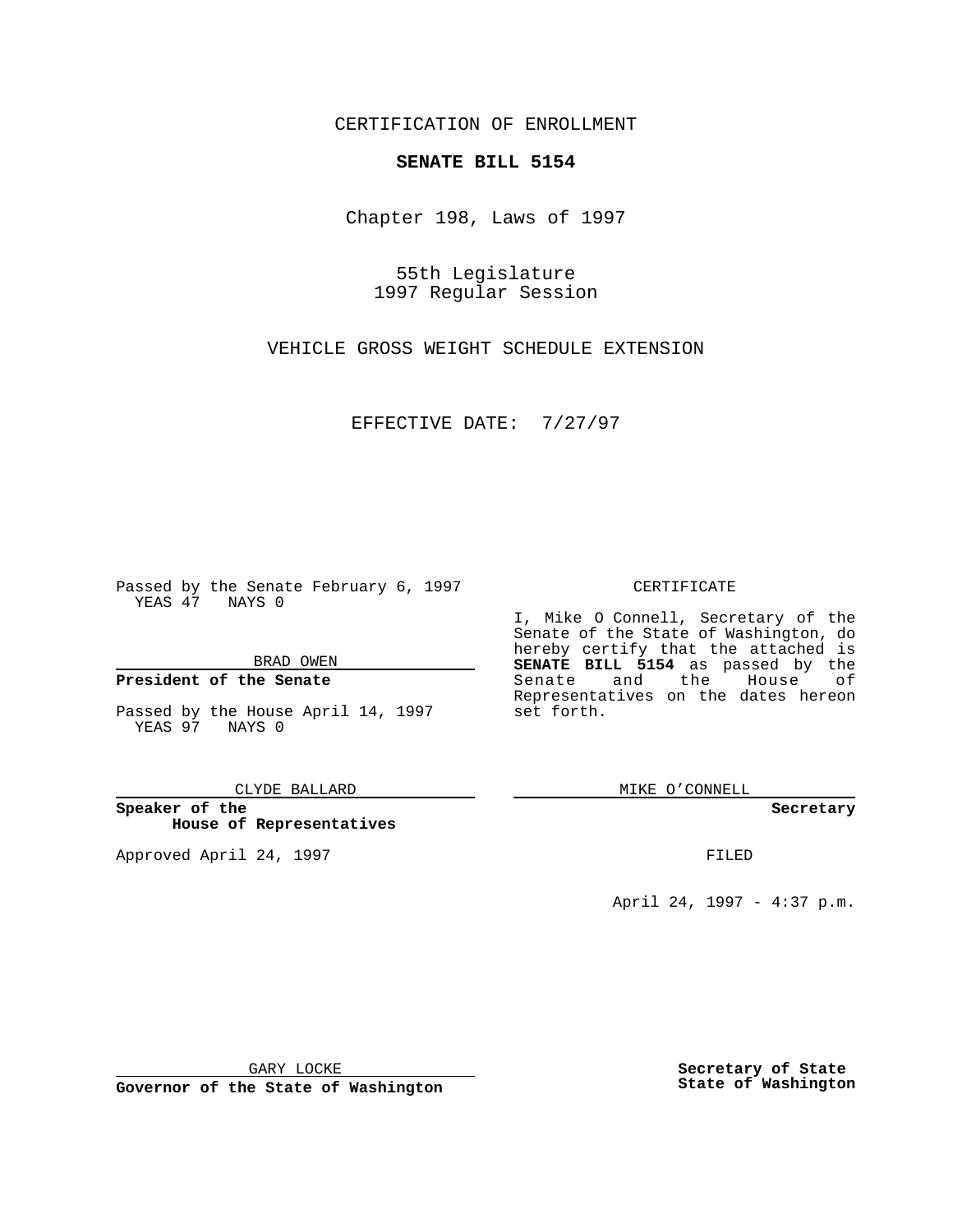# **SENATE BILL 5154** \_\_\_\_\_\_\_\_\_\_\_\_\_\_\_\_\_\_\_\_\_\_\_\_\_\_\_\_\_\_\_\_\_\_\_\_\_\_\_\_\_\_\_\_\_\_\_

\_\_\_\_\_\_\_\_\_\_\_\_\_\_\_\_\_\_\_\_\_\_\_\_\_\_\_\_\_\_\_\_\_\_\_\_\_\_\_\_\_\_\_\_\_\_\_

Passed Legislature - 1997 Regular Session

**State of Washington 55th Legislature 1997 Regular Session By** Senators Horn, Heavey and Prince

Read first time 01/16/97. Referred to Committee on Transportation.

 AN ACT Relating to maximum gross weight of vehicles; and amending RCW 46.44.041.

BE IT ENACTED BY THE LEGISLATURE OF THE STATE OF WASHINGTON:

 **Sec. 1.** RCW 46.44.041 and 1995 c 171 s 1 are each amended to read as follows:

 No vehicle or combination of vehicles shall operate upon the public highways of this state with a gross load on any single axle in excess of twenty thousand pounds, or upon any group of axles in excess of that set forth in the following table, except that two consecutive sets of tandem axles may carry a gross load of thirty-four thousand pounds each, if the overall distance between the first and last axles of such consecutive sets of tandem axles is thirty-six feet or more.

Dis-

tance

- in feet Maximum load in pounds
- between carried on any group of 2
- the ex- or more consecutive axles

tremes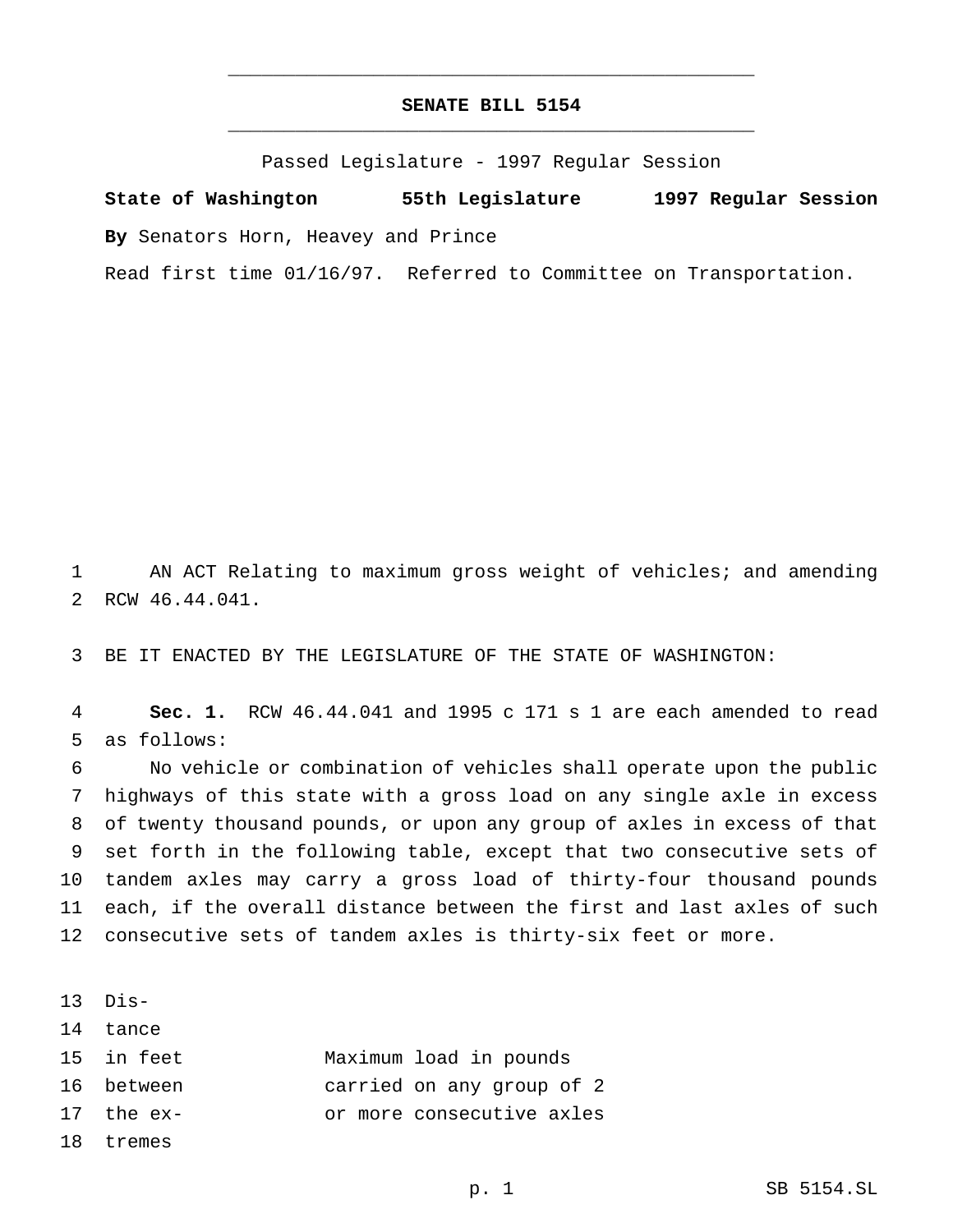| 1              | of any         |               |        |                             |       |                |                |        |             |  |
|----------------|----------------|---------------|--------|-----------------------------|-------|----------------|----------------|--------|-------------|--|
| 2              | group          |               |        |                             |       |                |                |        |             |  |
| 3              | of 2           |               |        |                             |       |                |                |        |             |  |
| $\overline{4}$ | or more        |               |        |                             |       |                |                |        |             |  |
| 5              | consecu-       |               |        |                             |       |                |                |        |             |  |
| 6              | tive           | $\mathbf{2}$  | 3      | $\overline{4}$              | 5     | $6\phantom{1}$ | $7\phantom{.}$ | 8      | $\mathsf 9$ |  |
| 7              | axles          | axles         | axles  | axles                       | axles | axles          | axles          | axles  | axles       |  |
|                |                |               |        |                             |       |                |                |        |             |  |
| 8              | 4              | 34,000        |        |                             |       |                |                |        |             |  |
| 9              | 5              | 34,000        |        |                             |       |                |                |        |             |  |
| 10             | 6              | 34,000        |        |                             |       |                |                |        |             |  |
| 11             | $7\phantom{.}$ | 34,000        |        |                             |       |                |                |        |             |  |
| 12             |                | 8 & less      |        |                             |       |                |                |        |             |  |
| 13             |                | 34,000 34,000 |        |                             |       |                |                |        |             |  |
| 14             |                | more than 8   |        |                             |       |                |                |        |             |  |
| 15             |                | 38,000 42,000 |        |                             |       |                |                |        |             |  |
| 16             | 9              | 39,000 42,500 |        |                             |       |                |                |        |             |  |
| 17             | 10             | 40,000 43,500 |        |                             |       |                |                |        |             |  |
| 18             | 11             |               | 44,000 |                             |       |                |                |        |             |  |
| 19             | 12             |               |        | 45,000 50,000               |       |                |                |        |             |  |
| 20             | 13             |               |        | 45,500 50,500               |       |                |                |        |             |  |
| 21             | 14             |               |        | 46,500 51,500               |       |                |                |        |             |  |
| 22             | 15             |               |        | 47,000 52,000               |       |                |                |        |             |  |
| 23             | 16             |               |        | 48,000 52,500 58,000        |       |                |                |        |             |  |
| 24             | 17             |               |        | 48,500 53,500 58,500        |       |                |                |        |             |  |
| 25             | 18             |               |        | 49,500 54,000 59,000        |       |                |                |        |             |  |
| 26             | 19             |               |        | 50,000 54,500 60,000        |       |                |                |        |             |  |
| 27             | 20             |               |        | 51,000 55,500 60,500 66,000 |       |                |                |        |             |  |
| 28             | 21             |               |        | 51,500 56,000 61,000 66,500 |       |                |                |        |             |  |
| 29             | 22             |               |        | 52,500 56,500 61,500 67,000 |       |                |                |        |             |  |
| 30             | 23             |               |        | 53,000 57,500 62,500 68,000 |       |                |                |        |             |  |
| 31             | 24             |               |        | 54,000 58,000 63,000 68,500 |       |                | 74,000         |        |             |  |
| 32             | 25             |               |        | 54,500 58,500 63,500 69,000 |       |                | 74,500         |        |             |  |
| 33             | 26             |               |        | 55,500 59,500 64,000 69,500 |       |                | 75,000         |        |             |  |
| 34             | 27             |               |        | 56,000 60,000 65,000 70,000 |       |                | 75,500         |        |             |  |
| 35             | 28             |               |        | 57,000 60,500 65,500 71,000 |       |                | 76,500         | 82,000 |             |  |
| 36             | 29             |               |        | 57,500 61,500 66,000 71,500 |       |                | 77,000         | 82,500 |             |  |
| 37             | 30             |               |        | 58,500 62,000 66,500 72,000 |       |                | 77,500         | 83,000 |             |  |
| 38             | 31             |               |        | 59,000 62,500 67,500 72,500 |       |                | 78,000         | 83,500 |             |  |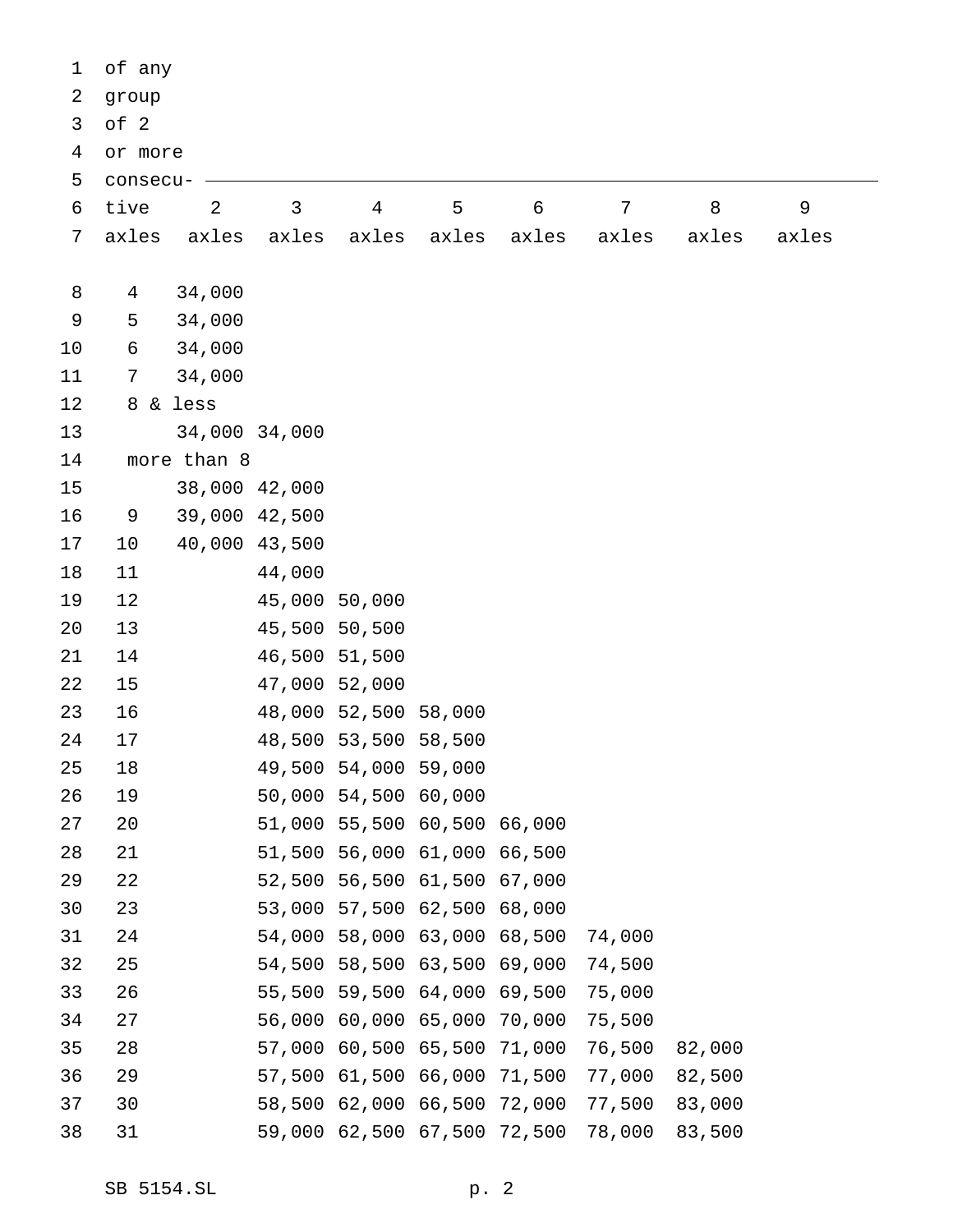| 1  | 32 | 60,000 | 63,500 | 68,000               | 73,000        | 78,500 | 84,500                                      | 90,000         |
|----|----|--------|--------|----------------------|---------------|--------|---------------------------------------------|----------------|
| 2  | 33 |        | 64,000 | 68,500               | 74,000        | 79,000 | 85,000                                      | 90,500         |
| 3  | 34 |        | 64,500 | 69,000               | 74,500        | 80,000 | 85,500                                      | 91,000         |
| 4  | 35 |        | 65,500 | 70,000               | 75,000        | 80,500 | 86,000                                      | 91,500         |
| 5  | 36 |        | 66,000 | 70,500               | 75,500        | 81,000 | 86,500                                      | 92,000         |
| 6  | 37 |        | 66,500 | 71,000               | 76,000        | 81,500 | 87,000                                      | 93,000         |
| 7  | 38 |        | 67,500 | 71,500               | 77,000        | 82,000 | 87,500                                      | 93,500         |
| 8  | 39 |        | 68,000 | 72,500               | 77,500        | 82,500 | 88,500                                      | 94,000         |
| 9  | 40 |        | 68,500 | 73,000               | 78,000        | 83,500 | 89,000                                      | 94,500         |
| 10 | 41 |        | 69,500 | 73,500               | 78,500        | 84,000 | 89,500                                      | 95,000         |
| 11 | 42 |        | 70,000 | 74,000               | 79,000        | 84,500 | 90,000                                      | 95,500         |
| 12 | 43 |        | 70,500 | 75,000               | 80,000        | 85,000 | 90,500                                      | 96,000         |
| 13 | 44 |        | 71,500 | 75,500               | 80,500        | 85,500 | 91,000                                      | 96,500         |
| 14 | 45 |        | 72,000 | 76,000               | 81,000        | 86,000 | 91,500                                      | 97,500         |
| 15 | 46 |        | 72,500 | 76,500               | 81,500        | 87,000 | 92,500                                      | 98,000         |
| 16 | 47 |        | 73,500 | 77,500               | 82,000        | 87,500 | 93,000                                      | 98,500         |
| 17 | 48 |        | 74,000 | 78,000               | 83,000        | 88,000 | 93,500                                      | 99,000         |
| 18 | 49 |        | 74,500 | 78,500               | 83,500        | 88,500 | 94,000                                      | 99,500         |
| 19 | 50 |        | 75,500 | 79,000               | 84,000        | 89,000 | 94,500                                      | 100,000        |
| 20 | 51 |        | 76,000 | 80,000               | 84,500        | 89,500 | 95,000                                      | 100,500        |
| 21 | 52 |        | 76,500 | 80,500               | 85,000        | 90,500 | 95,500                                      | 101,000        |
| 22 | 53 |        | 77,500 | 81,000               | 86,000        | 91,000 | 96,500                                      | 102,000        |
| 23 | 54 |        | 78,000 | 81,500               | 86,500        | 91,500 | 97,000                                      | 102,500        |
| 24 | 55 |        | 78,500 | 82,500               | 87,000        | 92,000 | 97,500                                      | 103,000        |
| 25 | 56 |        | 79,500 | 83,000               | 87,500        | 92,500 | 98,000                                      | 103,500        |
| 26 | 57 |        |        | 80,000 83,500 88,000 |               | 93,000 |                                             | 98,500 104,000 |
| 27 | 58 |        |        |                      | 84,000 89,000 | 94,000 |                                             | 99,000 104,500 |
| 28 | 59 |        |        |                      | 85,000 89,500 | 94,500 |                                             | 99,500 105,500 |
| 29 | 60 |        |        | 85,500               | 90,000        |        | 95,000 100,500 105,500                      |                |
| 30 | 61 |        |        | 86,000 90,500        |               |        | 95,500 101,000 105,500                      |                |
| 31 | 62 |        |        | 86,500               | 91,000        |        | 96,000 101,500 105,500                      |                |
| 32 | 63 |        |        | 87,500 92,000        |               |        | 96,500 102,000 105,500                      |                |
| 33 | 64 |        |        | 88,000               | 92,500        |        | 97,500 102,500 105,500                      |                |
| 34 | 65 |        |        |                      | 88,500 93,000 |        | 98,000 103,000 105,500                      |                |
| 35 | 66 |        |        | 89,000               | 93,500        |        | 98,500 103,500 105,500                      |                |
| 36 | 67 |        |        |                      | 90,000 94,000 |        | 99,000 104,500 105,500                      |                |
| 37 | 68 |        |        |                      | 90,500 95,000 |        | 99,500 105,000 105,500                      |                |
| 38 | 69 |        |        |                      |               |        | 91,000 95,500 100,000 105,500 105,500       |                |
| 39 | 70 |        |        |                      |               |        | $((92,000))$ 96,000 101,000 105,500 105,500 |                |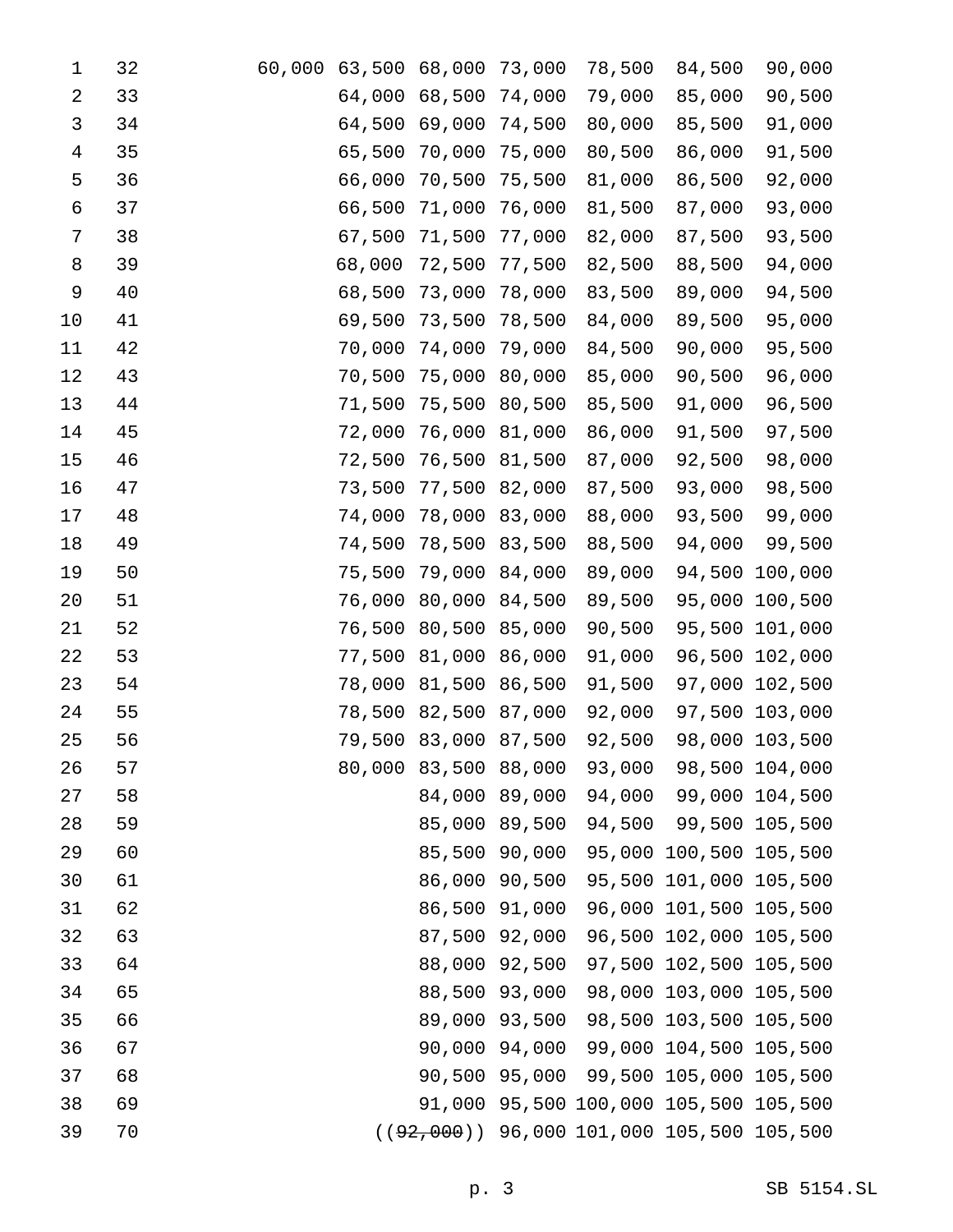| 1  |               | 91,500 |                       |                                         |                 |  |
|----|---------------|--------|-----------------------|-----------------------------------------|-----------------|--|
| 2  | 71            |        | 92,500 96,500 101,500 |                                         | 105,500 105,500 |  |
| 3  | 72            | 93,000 | 97,000                | 102,000                                 | 105,500 105,500 |  |
| 4  | 73            | 93,500 | 98,000                | 102,500                                 | 105,500 105,500 |  |
| 5  | 74            | 94,000 | 98,500                | 103,000                                 | 105,500 105,500 |  |
| 6  | 75            | 95,000 | 99,000                | 103,500                                 | 105,500 105,500 |  |
| 7  | 76            | 95,500 | 99,500 104,500        |                                         | 105,500 105,500 |  |
| 8  | 77            | 96,000 |                       | <u>100,000 105,000 105,500 105,500</u>  |                 |  |
| 9  | 78            | 96,500 |                       | 101,000 105,500 105,500 105,500         |                 |  |
| 10 | 79            | 97,500 |                       | 101,500 105,500 105,500 105,500         |                 |  |
| 11 | 80            | 98,000 |                       | 102,000 105,500 105,500 105,500         |                 |  |
| 12 | 81            | 98,500 |                       | 102,500 105,500 105,500 105,500         |                 |  |
| 13 | 82            | 99,000 |                       | 103,000 105,500 105,500 105,500         |                 |  |
| 14 | 83            |        |                       | 100,000 104,000 105,500 105,500 105,500 |                 |  |
| 15 | 84            |        |                       | 104,500 105,500 105,500 105,500         |                 |  |
| 16 | 85            |        |                       | 105,000 105,500 105,500 105,500         |                 |  |
| 17 | 86<br>or more |        |                       | 105,500 105,500 105,500 105,500         |                 |  |

 When inches are involved: Under six inches take lower, six inches or over take higher. The maximum load on any axle in any group of axles shall not exceed the single axle or tandem axle allowance as set forth in the table above.

 The maximum axle and gross weights specified in this section are subject to the braking requirements set up for the service brakes upon any motor vehicle or combination of vehicles as provided by law.

 Loads of not more than eighty thousand pounds which may be legally hauled in the state bordering this state which also has a sales tax, are legal in this state when moving to a port district within four miles of the bordering state except on the interstate system. This provision does not allow the operation of a vehicle combination consisting of a truck tractor and three trailers.

 Notwithstanding anything contained herein, a vehicle or combination of vehicles in operation on January 4, 1975, may operate upon the public highways of this state, including the interstate system within the meaning of section 127 of Title 23, United States Code, with an overall gross weight upon a group of two consecutive sets of dual axles which was lawful in this state under the laws, regulations, and procedures in effect in this state on January 4, 1975.